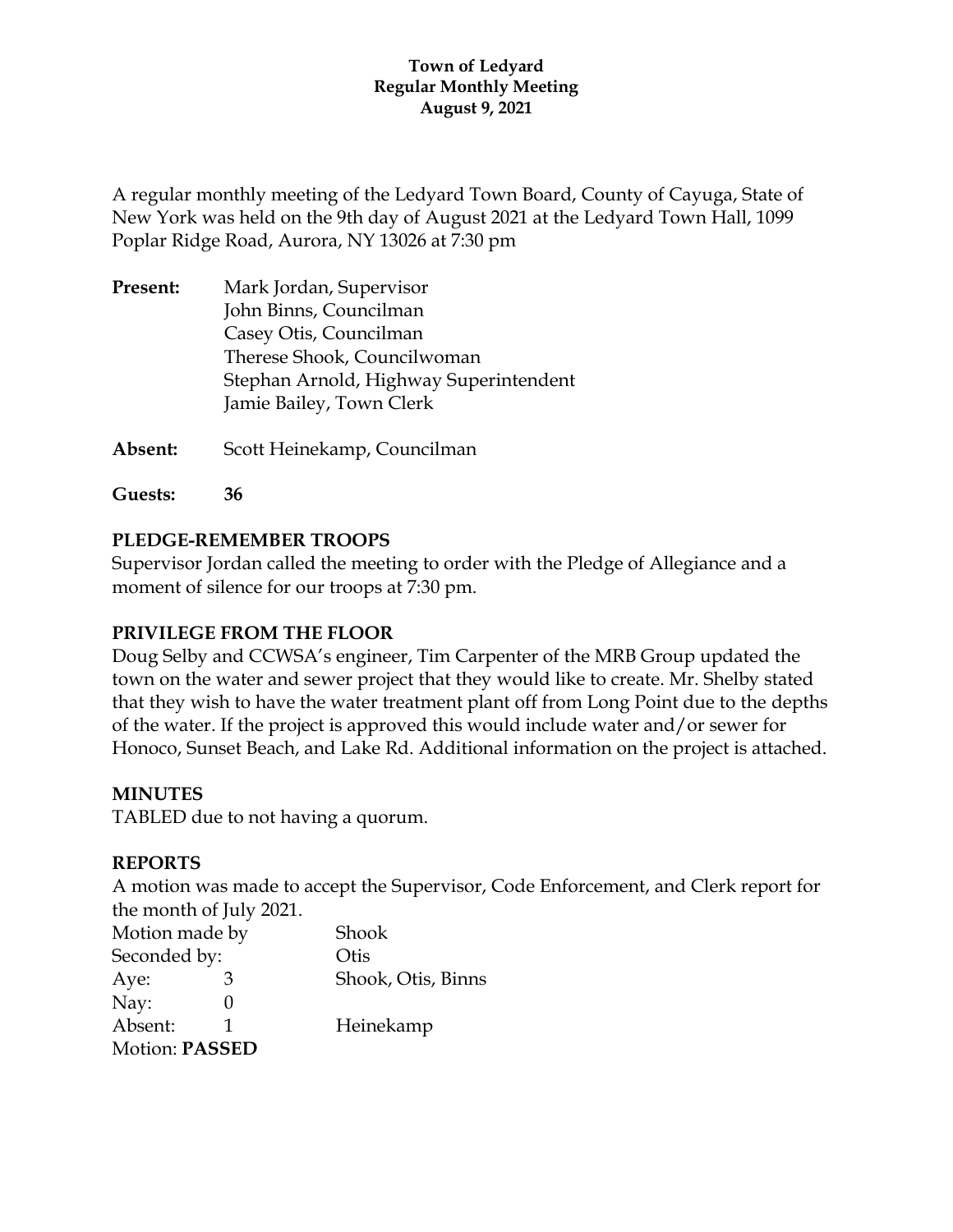#### **Town of Ledyard Regular Monthly Meeting August 9, 2021**

# **HIGHWAY**

Highway Superintendent Arnold advised the Town Board that the Highway Dept. has a truck in the shop for a damaged fly wheel clutch plate. Arnold also mentioned that the salt storage will be taken down soon.

### **2021 CATERPILLAR 938M TRADE IN**

| The current payloader has 68 hours on it.    |   |                    |
|----------------------------------------------|---|--------------------|
| Total price delivered                        |   | \$181,228.00       |
| Less Trade CAT 938M                          |   | \$148,000.00       |
| Net Trade Difference                         |   | \$33,228.00        |
| A motion was made to trade in the payloader. |   |                    |
| Motion made by                               |   | Binns              |
| Seconded by:                                 |   | Shook              |
| Aye:                                         | З | Shook, Otis, Binns |
| Nay:                                         |   |                    |
| Absent:                                      | 1 | Heinekamp          |
| <b>Motion: PASSED</b>                        |   |                    |

### **OLD/NEW BUSINESS**

- **Long Point passes,** going out and no problems currently
- **Speed Limit Reduction,** NYSDOT is reviewing the request
- **ARPA**, all paperwork has been submitted. A new A/C system can be used with funds
	- o **E&V quoted \$15,000**
	- o **Halco quoted \$26,000**

*awaiting additional quotes*

- **Southern Cayuga Instant Aid,** Meeting will be held regarding the SCIA forming a board of commissioners. They need a board member to attend meeting. Supervisor Jordan stated he may be able to but also asked Councilman Otis and Councilwoman Shook to attend.
- **Potholes,** Transfer site needs repair per Councilman Otis after speaking to Transfer Site Manager, Bill Nivison.
- **Aurora Meadows,** the town has not been notified of anything at this time.